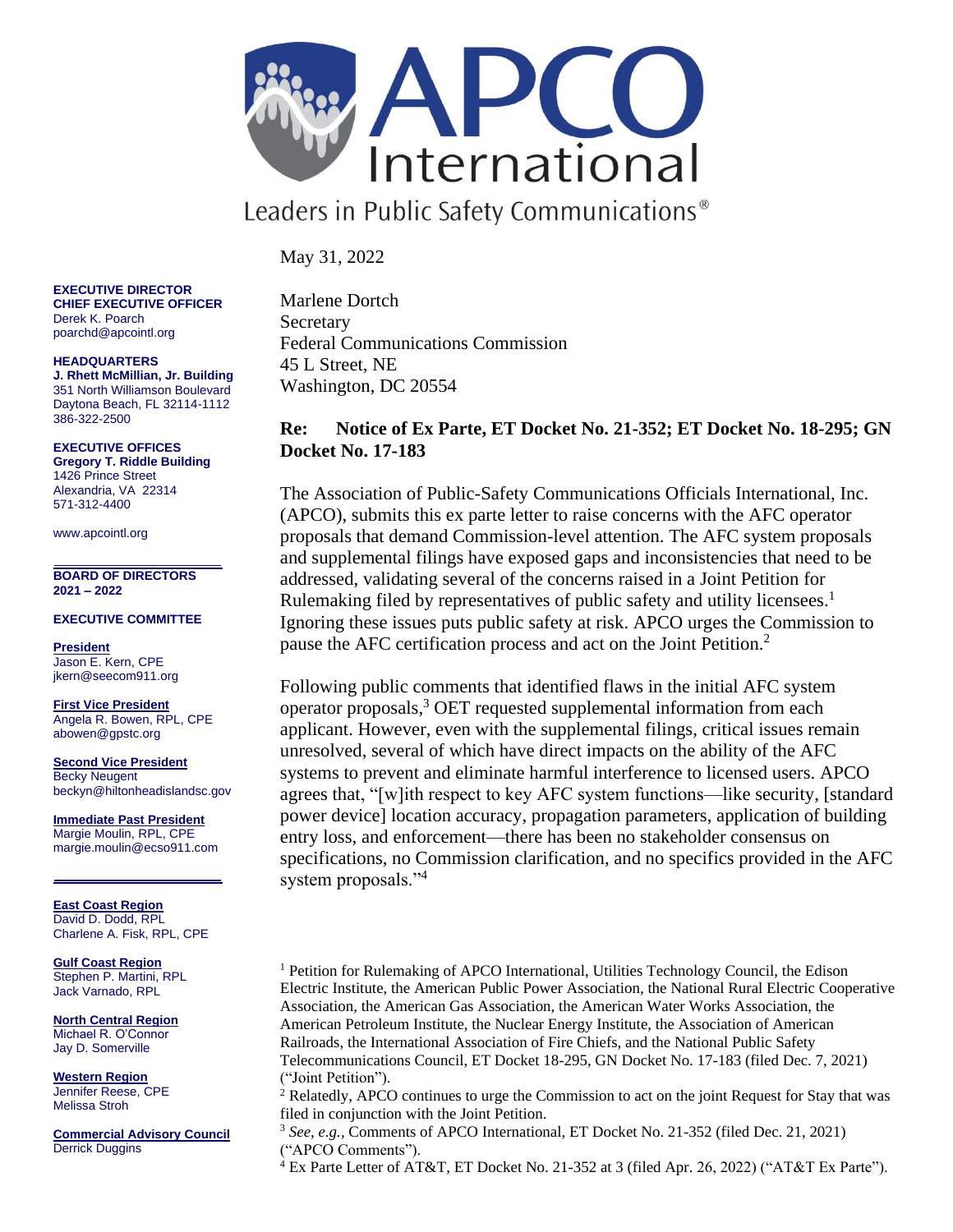One of the most troubling issues that has been raised in the record is that applicants intend to adopt AFC parameters with significantly different likelihoods of causing interference to licensed microwave links. As others have explained, while the 6 GHz Order specified the propagation models to apply,<sup>5</sup> the parameters used within those models have not been specified by the rules, applicants' proposals, or OET.<sup>6</sup> The consequence of AFC operators' proposed parameters has been characterized as having significant implications for how often a standard power device will cause interference to a fixed service link.<sup>7</sup> If it is true that AFC operators could adopt parameters that permit standard power devices to operate with a 50% chance, or even a 5% chance, of interference to public safety systems, this is cause for alarm.

Compounding the substantive gaps in AFC proposals, the AFC approval process has been a source of additional confusion rather than clarity. Public safety incumbents lack insight into important issues such as the efforts being taken to ensure AFCs will provide adequate interference protection and mitigation procedures; it's unclear whether OET intends to ensure public comments on the AFC proposals are substantively addressed, and OET's requests for supplemental information from prospective AFC operators were not public. We're left to infer what was asked based on the supplemental information provided or in some cases rely upon the applicants' descriptions of the questions.

The record does not enable stakeholders to provide meaningful input. For example, several applicants presented one question from OET as whether the applicant "intend[s] to implement any procedures to receive interference complaints regarding microwave links from standard-power devices, address or resolve such interference complaints, or work with incumbents to resolve harmful interference issues."<sup>8</sup> This question seems related to APCO's repeated question of how instances of interference will be resolved, yet the applicants' responses fail to provide a clear answer, and public safety incumbents are no closer to knowing what steps to take if interference to their systems occurs.

Several applicants imply that AFCs will only take steps to eliminate interference after incumbents have identified the source as a standard power device.<sup>9</sup> Yet, as APCO has explained, incumbents are not likely to be able to quickly identify the particular source of interference, determine whether an identified source is a standard power device or low power device, or identify which AFC operator is responsible for the standard

<sup>5</sup> *See* Unlicensed Use of the 6 GHz Band, *Report and Order and Further Notice of Proposed Rulemaking*, ET Docket No. 18-295, GN Docket No. 17-183 at para 61-67 (Apr. 2, 2020).

<sup>6</sup> AT&T Ex Parte at 8-11. Ex Parte Letter of Verizon, ET Docket No. 21-352 (filed May 16, 2022) ("Verizon Ex Parte").

<sup>&</sup>lt;sup>7</sup> See Verizon Ex Parte at 2 (explaining that, "By analogy, one wedding planner will move forward with an outdoor venue when there is a 50% chance of rain, while another is more conservative and will only allow an outdoor wedding if the chance of rain is no more than 5%. And further, most AFC system applicants do not specify confidence or reliability values and instead say they will defer to any industry standard that may be adopted. But there is no standard, and there is no timeline for one.").

<sup>8</sup> Key Bridge Proposal to be Approved as an Automated Frequency Coordination System Operator, ET Docket No. 21-352 at 2 (filed April 22, 2022) ("Key Bridge Supplement"); Response to Commission Questions Regarding Nokia's Proposal to be Approved as an Automated Frequency Coordination (AFC) System Operator, ET Docket No. 21-352 (filed April 14, 2022); Supplement to the Proposal by RED Technologies SAS to Serve as an Automated Frequency Coordination System Operator in the 6 GHz Band, ET Docket No. 21-352, at 7 (filed Feb. 17, 2022) ("Red Technologies Supplement"); Supplement to Proposal from Sony Group Corporation to Serve as an Automated Frequency Coordination System Operator, ET Docket No. 21-352 (filed Feb. 24, 2022) ("Sony Supplement"); Kyrio, Inc. Proposal to be Approved as an Automated Frequency Coordination System Operator, ET Docket No. 21- 352 (filed Feb. 25, 2022); Google Proposal to be Approved as an Automated Frequency Coordination System Operator, ET Docket No. 21-352 (filed Feb. 28, 2022); Supplement to Comsearch Proposal to be Approved as an Automated Frequency Coordination System Operator, ET Docket No. 21-352 (filed Mar. 1, 2022).

<sup>9</sup> *See* Key Bridge Supplement at 3; Supplement of Plume Design, Inc. to Proposal for Approval as an Automated Frequency Coordination System Operator, ET Docket No. 21-352 (filed Feb. 28, 2022); Red Technologies Supplement.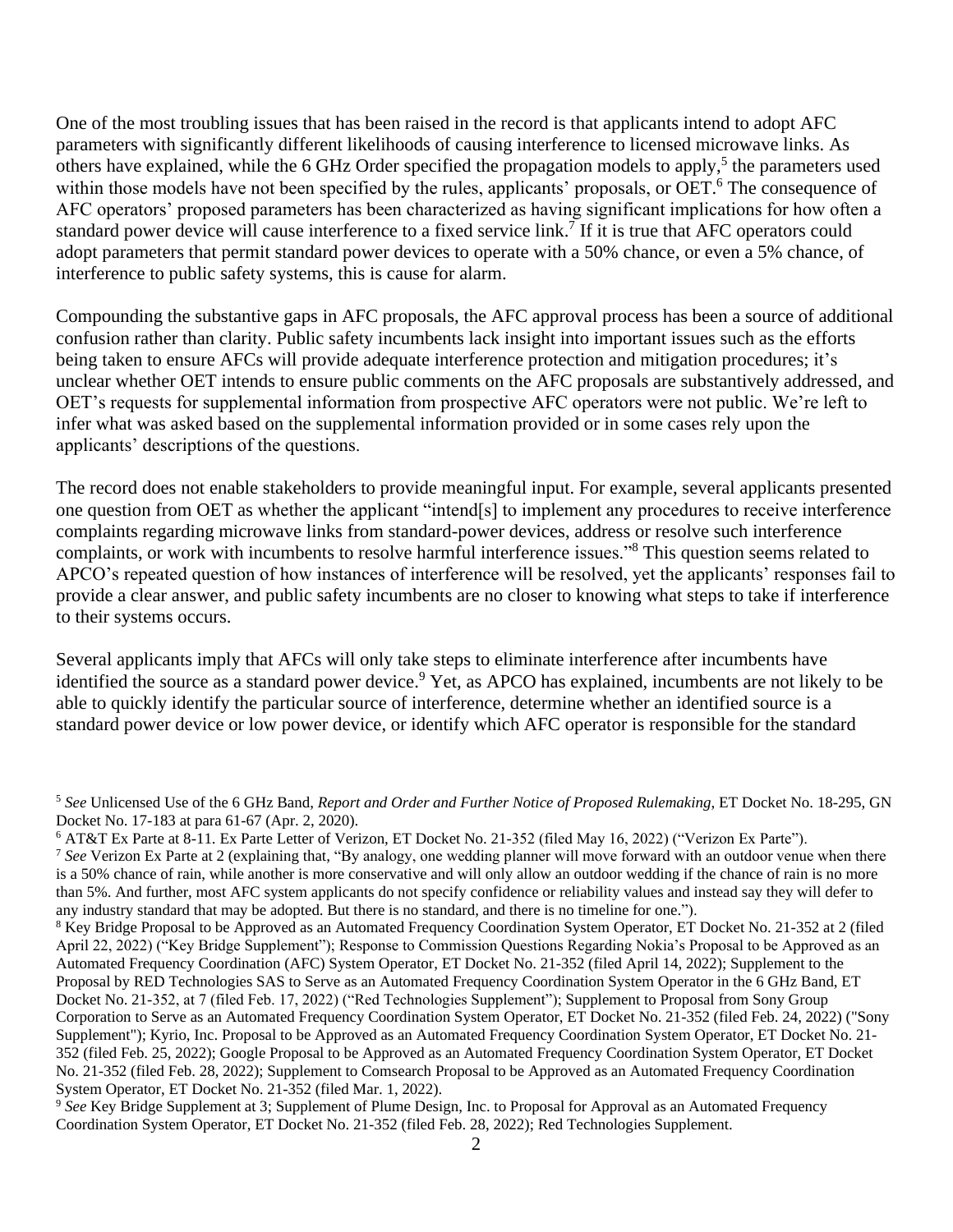power device.<sup>10</sup> Requiring that level of certainty in an interference complaint to AFC operators would mean that rather than an AFC operator taking reasonable steps to eliminate interference to standard power device users, interference from standard power devices could continue for days or weeks while public safety agencies work to locate the source of interference and determine the type of device. At a more basic level, public safety incumbents still lack clarity on whether interference complaints should be directed to the Commission, individual AFC operators, or a single interface that will simultaneously notify the Commission and AFC operators.<sup>11</sup> APCO does not believe the multi-stakeholder group will reach consensus on this issue.

Regardless of how these particular ambiguities are resolved, there is a need for the Commission to adopt rules to address a broader set of issues for unlicensed use of 6 GHz. The problems are too significant to solve through the AFC approval process. Moreover, OET's authority to set AFC system design and operation requirements is in dispute.<sup>12</sup> The Commission should suspend the rules permitting new unlicensed operations in 6 GHz and conduct a rulemaking as requested in the Joint Petition. If the AFC approval process is allowed to continue in parallel with the rulemaking, it should be for the purpose of conducting public field tests to develop AFC system parameters and effective procedures for identifying and eliminating interference to licensed operations. Such testing must be thorough and conducted in collaboration with public safety licensees, as APCO has previously suggested.<sup>13</sup>

Respectfully submitted,

## APCO INTERNATIONAL

By:

Jeffrey S. Cohen Chief Counsel (571) 312-4400 ext. 7005 [cohenj@apcointl.org](mailto:cohenj@apcointl.org)

Mark S. Reddish Senior Counsel (571) 312-4400 ext. 7011 [reddishm@apcointl.org](mailto:reddishm@apcointl.org)

<sup>10</sup> APCO Comments at 2.

 $<sup>11</sup>$  Most applicants simply indicated they were working with 6 GHz stakeholders to develop policies and procedures for addressing</sup> interference complaints. However, efforts to solve these issues in the multistakeholder group have been unsuccessful. <sup>12</sup> See AT&T Ex Parte at 10 n.46 (citing to arguments from the RLAN Device Manufacturers that OET does not have the authority to set propagation parameters).

<sup>13</sup> Ex Parte of APCO International, ET Docket No. 18-295 (filed May 6, 2022). As it stands, OET must not grant final approval for an AFC system operator "until after the operator satisfactorily demonstrates that standard-power access points can operate under the control of its system without causing harmful interference to fixed wireless services." *See* Order para 50. Arguments from AFC applicants that a lesser form of testing is adequate, such as simple verification that an AFC can provision accurate results, should receive a direct rebuke from the Commission to caution stakeholders against bad faith attempts to circumvent procedures for ensuring unlicensed devices will operate without causing harmful interference to public safety communications.